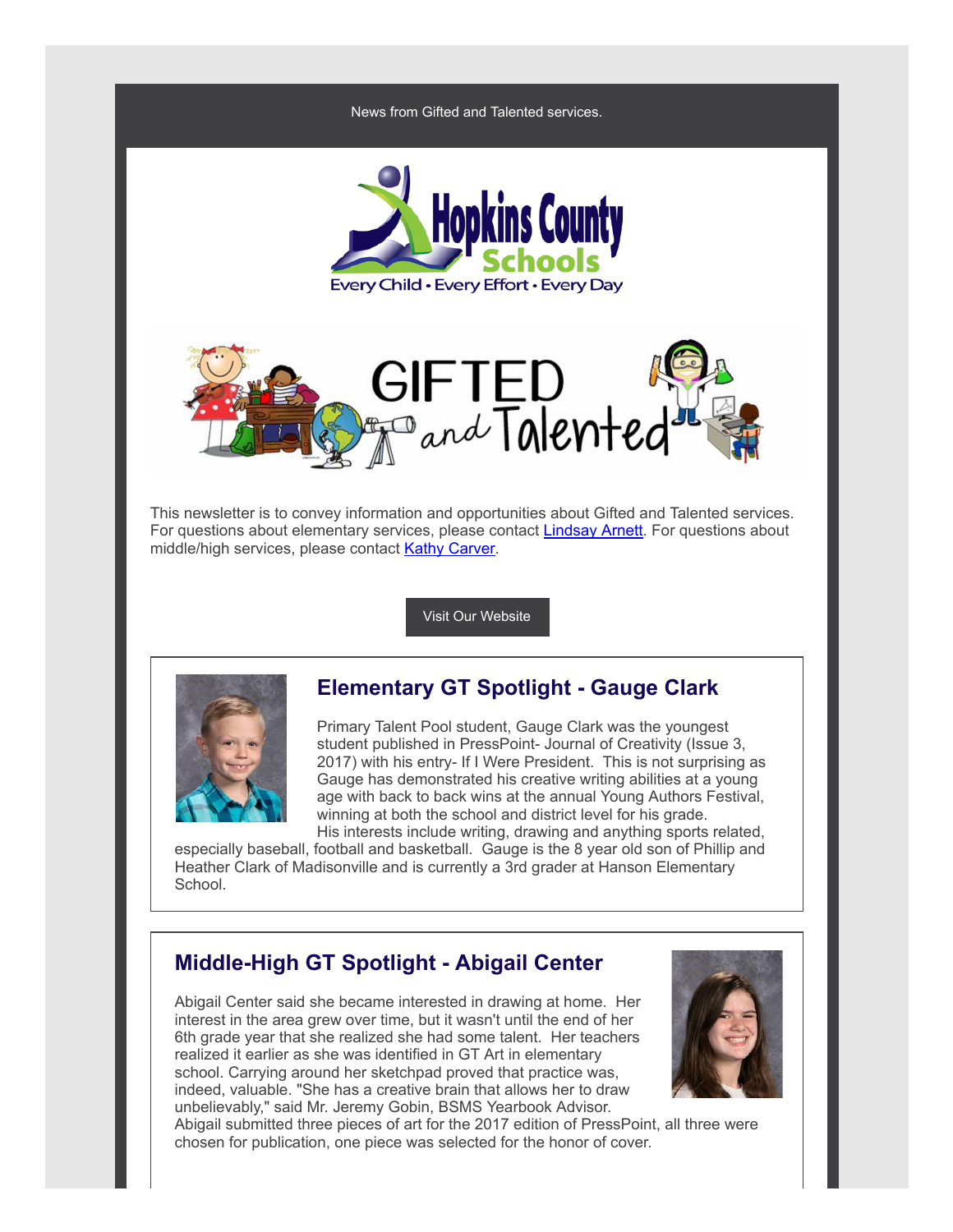Mr. Jason Clark, Principal, made the official announcement during lunch at Browning Springs last May. He called her up and congratulated her publicly on the achievement where she received a round of applause and received her copy of PressPoint. When asked how that made her feel she responded with a shy-like, "embarrassed!" Abigail is multi-talented and juggles a jam-packed schedule. She currently plays soccer for Madisonville North Hopkins High School girls' team, serves as the President of BSMS BETA Club, BSMS Yearbook Staff, and has an array of other activities. Abigail devotes time to helping others with Math and doesn't mind to explain how she uniquely understands the concepts if that means others can relate.

Abigail is the 13 year old daughter of Doug and Stacy Center of Madisonville and is currently an 8th grader at Browning Springs Middle School.



### **PressPoint**

PressPoint is a journal of creativity by students, age 18 and under, in the Hopkins County School System. Submissions are accepted annually via the convenient online **form [submission](https://goo.gl/ne6gyC)** feature. Please complete all areas completely.

We seek original submissions that are bold, unique, and highly detailed. We encourage all ages to submit work. A review panel will select pieces for publication and a copy of the publication will be provided to those whose work is published.

Distribution of copies will be in late April and will be delivered to Language Arts teachers. Remember to send only original work and beware of copyright laws. Questions?

Contact: kathy.carver@hopkins.kyschools.us

Deadline: January 31, 2018

For more [information,](https://www.hopkins.kyschools.us/Page/175) visit PressPoint on the Hopkins County Schools Website



### WE NEED YOU!

We need you to come up with a challenging, yet fun course to teach at MCC for two Saturdays in January. You will even GET PAID!

We refer to them as SUPER SATURDAYS. Why? Because our gifted students get to spend about 6 hours learning something at a fast pace with their gifted peers in grades 2-8.

But it doesn't work well unless we have some super teachers! Read through this application for more details on Super Saturdays!

Super Satudays Instructor [Application](https://docs.google.com/forms/d/e/1FAIpQLSfNMgYSQmwpPTPL0SzO1rWLY7jcor7C9OKSlBZIe6bOgIHDqw/viewform)

Don't Forget the Areas of **Giftedness**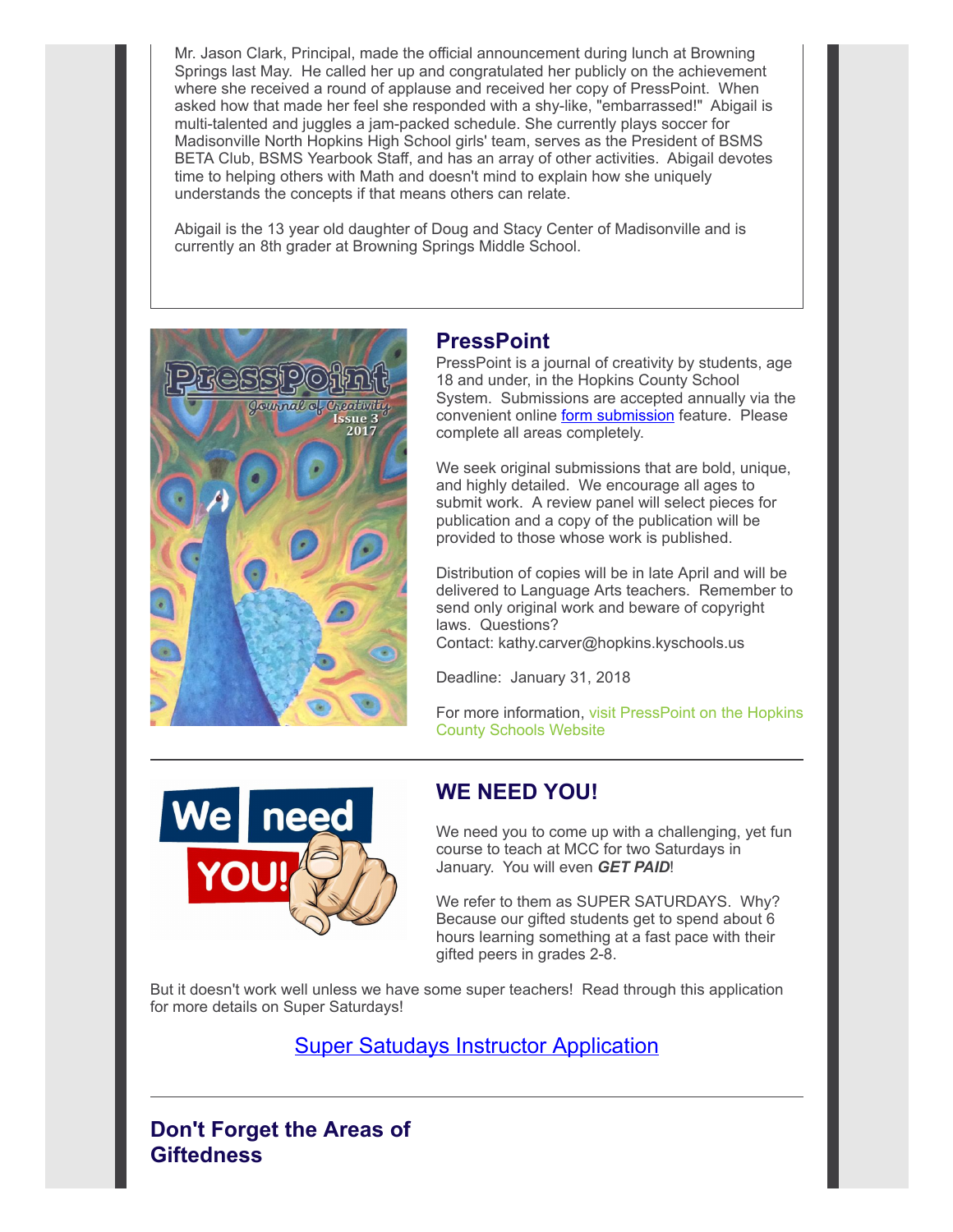#### Primary Talent Pool (K-3)

#### General Intellectual Ability

Specific Academic Aptitude Language Arts, Math, Science, and Social **Studies** 

#### Creative and Divergent Thinking

#### Leadership ability

Visual and Performing Arts Art, Dance, Drama, and Music





## Gifted Student versus High Achieving Student

- A bright child knows the answer; the gifted learner asks the questions.
- A bright child works hard to achieve; the gifted learner knows without working hard.



- A bright child enjoys school; the gifted laerner enjoys self-directed learning.
- A bright child has a fine imagination; the gifted learner uses the imagination to experiement with ideas and hunches.

### Click here for the entire [article](https://www.psychologytoday.com/blog/gifted-ed-guru/201201/the-bright-child-vs-the-gifted-learner-whats-the-difference)

Taibbi, C. (2012, January 29). The "Bright Child" vs. the "Gifted Learner": What's the Difference? Retrieved September 01, 2017, from https://www.psychologytoday.com/blog/gifted-ed-guru/201201/the-bright-child-vs-the-gifted-learnerwhats-the-difference



# Gifted Education Blogs

According to his website, Ian Byrd taught gifted students in Garden Grove, California where he grew up as a gifted kid. On his journey to become a teacher, he earned a degree in Computer Science, briefly played bass in an almost successful rock band, and married a fashion designer. He writes about gifted education at **[Byrdseed.com](http://www.byrdseed.com/)** to an audience of over 30,000 monthly visitors and develop videos at Byrdseed.TV.

The [Gifted](http://www.giftedguru.com/) Guru. Her real name is Lisa Van Gemert (pronounced "gammert"). She is an educator by training, and she is a Giftedland native - she was a gifted student, she has raised three gifted kids, and she has taught gifted students. The gifted trifecta!

# Useful Links

Methods of [Differentiation](http://www.bbcactive.com/BBCActiveIdeasandResources/MethodsofDifferentiationintheClassroom.aspx)

Serving Gifted Students in Regular Ed **[Classrooms](https://www.edutopia.org/blog/gifted-students-general-ed-classrooms-elissa-brown)**